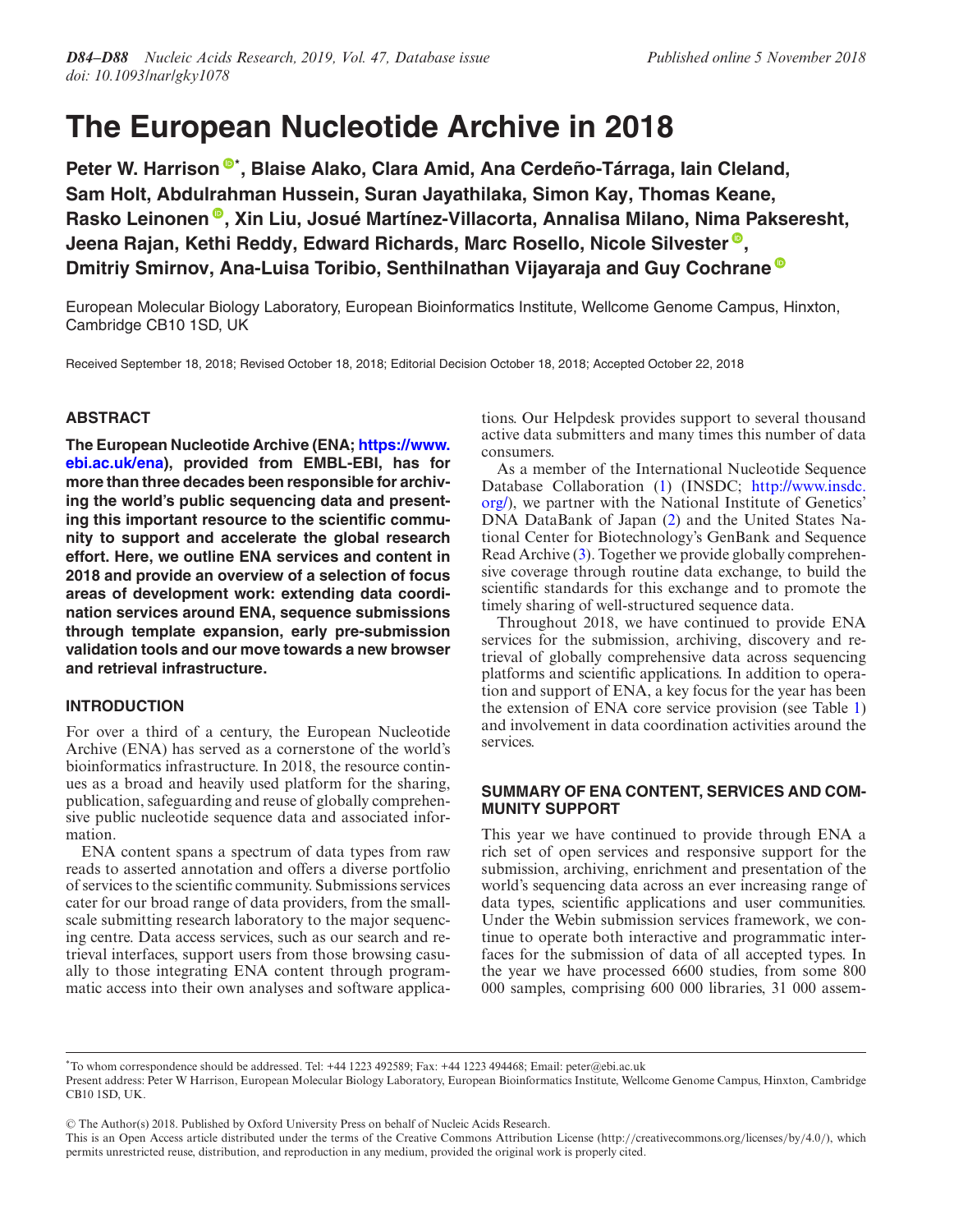| Service class                       | Service                    | Purpose of service                                |  |  |  |  |
|-------------------------------------|----------------------------|---------------------------------------------------|--|--|--|--|
| Data submission                     | Submissions entry point    | Interactive link to various submission tools      |  |  |  |  |
| Support entry point<br>User support |                            | Link to Help desk, training and documentation     |  |  |  |  |
| Data access                         | <b>ENA Browser</b>         | Web-based and RESTful programmatic data retrieval |  |  |  |  |
|                                     | <b>Advanced Search</b>     | Search interface                                  |  |  |  |  |
|                                     | Sequence Similarity Search | Search interface                                  |  |  |  |  |
|                                     | Discovery API              | Search interface                                  |  |  |  |  |
|                                     | <b>ENA File Downloader</b> | High-volume data access service                   |  |  |  |  |

<span id="page-1-0"></span>**Table 1.** Suite of ENA services

blies and 2000 sets of shorter sequences that are not parts of any assemby. We continue to support several thousand active data submitters through our dedicated helpdesk support system that handles 5000 helpdesk tickets annually. We [provide extensive user documentation and tutorials \(https:](https://ena-docs.readthedocs.io/en/latest/index.html) //ena-docs.readthedocs.io/en/latest/index.html) and offer a [number of in-person and online training courses \(https://](https://www.ebi.ac.uk/ena/support) www.ebi.ac.uk/ena/support). We provide secure and permanent archiving for submitted data and for data contributed by our INSDC partners, through EMBL-EBIs technical infrastructure of multi-site secure and modern data centres. To date we have accumulated a globally comprehensive set of  $1.5 \times 10^9$  sequences and  $8 \times 10^{15}$  base pairs of read data across  $1.5 \times 10^6$  taxa.

Data are presented through a suite of services listed in Table 1. The centrality of ENA to bioinformatics infrastructure has been recognized in our certification as an ELIXIR Core Data Resource [\(4\)](#page-4-0) (https://www.elixir-europe.org/ [platforms/data/core-data-resources\) and ELIXIR Depo](https://www.elixir-europe.org/platforms/data/core-data-resources)[sition Database \(https://www.elixir-europe.org/platforms/](https://www.elixir-europe.org/platforms/data/elixir-deposition-databases) data/elixir-deposition-databases).

#### **DEVELOPMENT OF DATA COORDINATION SER-VICES AROUND ENA**

We have continued to operate and grow our portfolio of data coordination services, in which we leverage ENA's technical platform to support partners in data sharing, analysis, archiving and publication across a breadth of scientific areas. While data coordination is an important bioinformatics service in its own right with clear value for its users, it is also key to the core ENA operation as it serves to extend and improve ENA content and stimulate community-engaged data standards development.

We focus on collaborative projects in which we partner with members of scientific communities to coordinate highquality standardized content and manage cloud-enabled data processing and analysis through such tasks as the provision of checklists, data validation tools and analysis workflow environments. During the year, for example, we have developed sample checklists targeting food-borne and clinical bacterial pathogen surveillance, tools for the validation and reporting of data from anti-microbial resistance profiling and, with our partners in the COMPARE project, workflows for core genome MLST analysis on these isolates [\(http://www.compare-europe.eu/\)](http://www.compare-europe.eu/). Our broad portfolio of data coordination projects in 2018 covered infectious disease, agriculture, metagenomics, biodiversity, marine science and stem cell biology (see https://www.ebi.ac.uk/ena/ [about/projects-and-collaborations](https://www.ebi.ac.uk/ena/about/projects-and-collaborations) for further information on these projects). We welcome contact from those working across the life sciences who wish to collaborate with us in areas where our data coordination services might be useful. A future focus in this area will be the development of a data partitioning system that will allow rule- and list-based definitions of 'slices' of ENA content relevant for a given analysis application and the presentation of the defined partition of data for user download or cloud compute access. The data partitioning system is at this point in early design; as we finalize the functions and services to be provided from our data partitioning system, we plan to make announcements through our web, e-mail and Twitter channels as to future functionality.

# **PRE-SUBMISSION VALIDATION AND THE COMMAND-LINE INTERFACE**

The traditional model for data submission to ENA is for submitters to prepare their data, with reference to our documentation, and submit these prepared data through one of our submission interfaces. Under this model, most data validation is applied post-submission, and the feeding back of errors and subsequent coordination of corrected submissions occupies a significant fraction of Helpdesk time. This can lead to delays and frustration for submitters, and increased workload for ENA Helpdesk staff.

Offline pre-submission validation promises a far more direct accessibility to submitters of validation results and hence a more rapid and independent cycle of correction, revalidation and submission. Indeed, it has been a successful strategy for other EMBL-EBI resources, such as PRIDE [\(5\)](#page-4-0). We are therefore developing tools to support pre-submission validation in order to enhance the submitter experience and reduce Helpdesk overhead. Pre-submission validation is a key principle for EMBL-EBI's emerging cross-archive unified submissions interface, and in addition to immediate submitter utility, our tools will ultimately provide technical components into this broader platform. [Data brokers, such as Genoscope \(http://jacob.cea.fr/drf/](http://jacob.cea.fr/drf/ifrancoisjacob/Pages/Departements/Genoscope.aspx) ifrancoisjacob/Pages/Departements/Genoscope.aspx) and GFBio [\(https://www.gfbio.org/\)](https://www.gfbio.org/), will also benefit from these tools in the support they provide to their users. Over the year, we have developed a command-line pre-submission validation tool [\(https://github.com/enasequence/webin-cli\)](https://github.com/enasequence/webin-cli) for the major ENA submission types (genome assemblies, sequencing reads and transcriptome assemblies). Validation checks can be categorised into (i) file format, (ii) file semantics, (iii) inter-file semantics and (iv) assay metadata validation. All categories are amenable to offline validation. In 2018, we identified selected genome assembly submitters for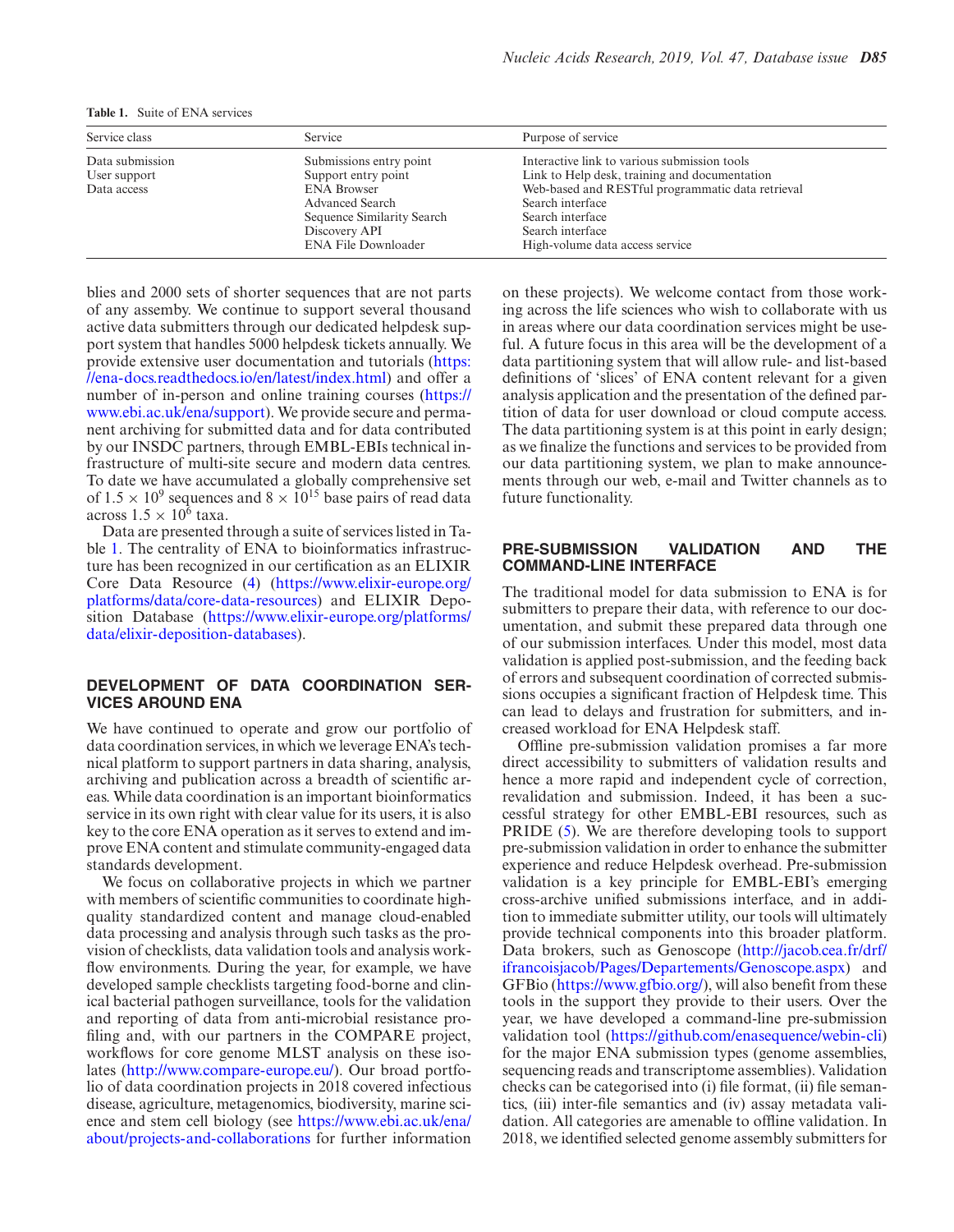<span id="page-2-0"></span>

**Figure 1.** Submissions accumulation, showing template expansion, genome assembly and transcriptome assembly data types.

| <b># EMBL-EBI</b>                                                                                       | & Services                                  | & Research                                    | & Training                                                       | <b>O</b> About us | Q |  |  |       |                              |            |               | EMBL-EBI HIMAGE |
|---------------------------------------------------------------------------------------------------------|---------------------------------------------|-----------------------------------------------|------------------------------------------------------------------|-------------------|---|--|--|-------|------------------------------|------------|---------------|-----------------|
|                                                                                                         | <b>WWENA</b><br>European Nucleotide Archive |                                               |                                                                  |                   |   |  |  |       |                              |            |               |                 |
|                                                                                                         |                                             | ENA Browser Data API Retrieve ENA public data |                                                                  |                   |   |  |  |       |                              |            |               | $\checkmark$    |
| <b>GET</b>                                                                                              |                                             | /fasta/{accession} fasta                      |                                                                  |                   |   |  |  |       |                              |            |               |                 |
| Parameters                                                                                              |                                             |                                               |                                                                  |                   |   |  |  |       |                              |            | <b>Cancel</b> |                 |
| Name                                                                                                    |                                             |                                               | Description                                                      |                   |   |  |  |       |                              |            |               |                 |
| string<br>(path)                                                                                        | accession * required                        |                                               | single accession, range or comma separated list<br>A00001-A00002 |                   |   |  |  |       |                              |            |               |                 |
|                                                                                                         | <b>Execute</b>                              |                                               |                                                                  |                   |   |  |  | Clear |                              |            |               |                 |
| Responses                                                                                               |                                             |                                               |                                                                  |                   |   |  |  |       | <b>Response content type</b> | text/plain |               | $\checkmark$    |
| Curl<br>curl -X GET "https://www.ebi.ac.uk/ena/browser/api/fasta/A00001-A00002" -H "accept: text/plain" |                                             |                                               |                                                                  |                   |   |  |  |       |                              |            |               |                 |
|                                                                                                         |                                             |                                               |                                                                  |                   |   |  |  |       |                              |            |               |                 |

**Figure 2.** The new ENA Browser Data API swagger interface allowing users to construct and test programmatic interactions.

trialling the pre-submission tool and by early 2019 expect to promote the tool broadly to all submitters.

# **ANNOTATED SEQUENCE SUBMISSIONS OTHER THAN GENOMES OR TRANSCRIPTOMES**

In addition to genome and transcriptome assemblies, Webin supports annotated sequence submissions, such as sets of orthologous loci sequenced across multiple species. We have improved this submission route in Webin to validate much of the annotation before submissions are accepted.This change has reduced time-consuming manual processing of incoming data sets. The new workflow also supports automated post-submission validation and processing of sequence records resulting in faster turnaround and accessioning times. All sequence annotation checklists are supported from the previous system (http://www.ebi.ac.uk/ena/ [submit/annotation-checklists\). These checklists are tables,](http://www.ebi.ac.uk/ena/submit/annotation-checklists) which ones filled, are transformed into flat file records. The checklists collect the minimum information required for constructing the flat files as well as additional fields selected by the submitters.

To date, 2,074 submissions have been completed, representing ∼160 per month, a submission rate for the data type consistent with historical figures since at least 2014. While quality and consistency is retained (through the checklist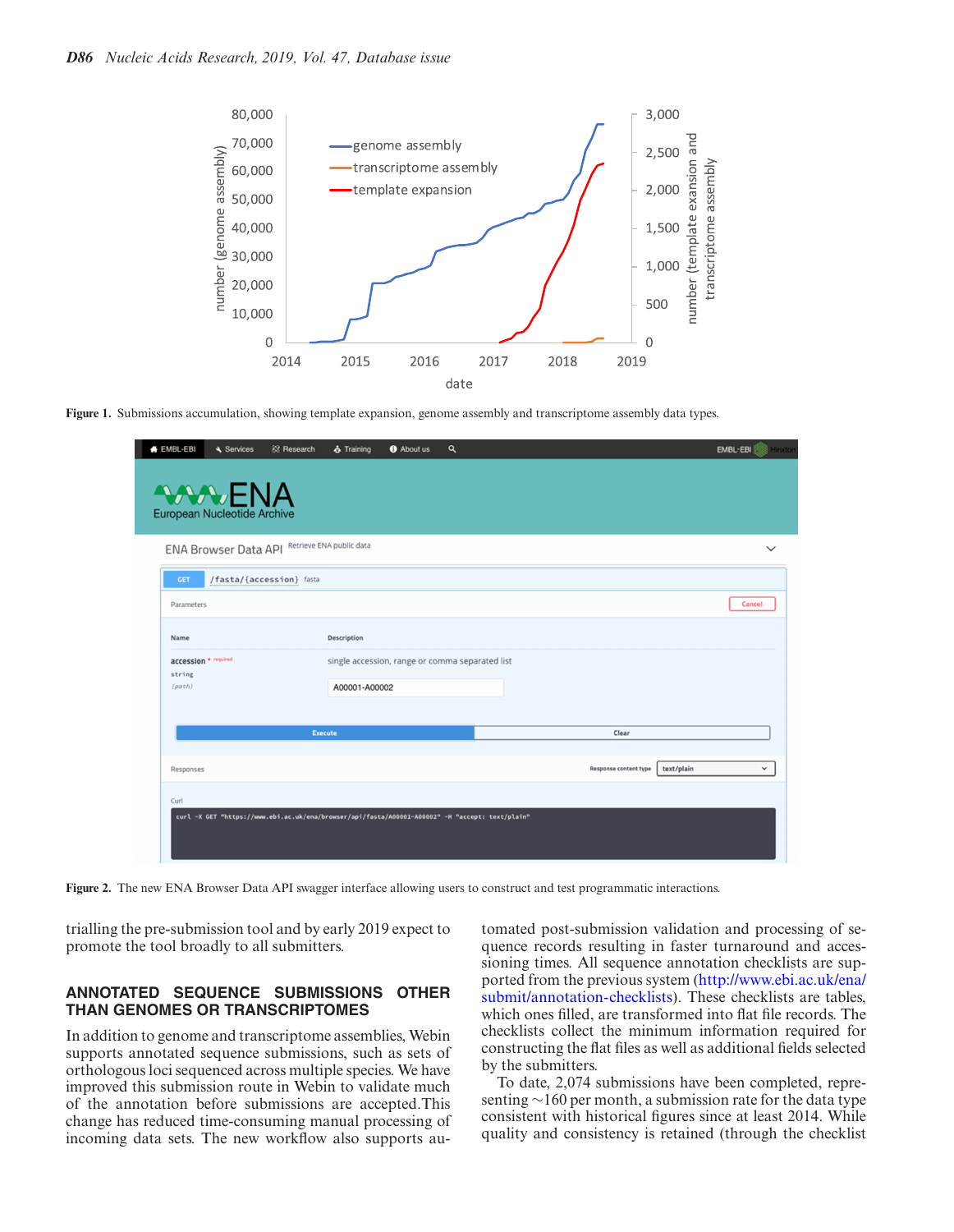<span id="page-3-0"></span>system), we now achieve the same rate of submission with vastly reduced Helpdesk interventions. Submission rates for template expansion submissions are shown, alongside data for transcriptome and genome assemblies in Figure [1.](#page-2-0)

# **ENA INTEROPERABILITY AND INTERNATIONAL STANDARDS**

Active engagement with international standards bodies is essential to further the ENA strategy for interoperability. Major areas of work include our continued engagement with the Global Alliance for Genomics and Health (GA4GH). GA4GH is establishing a common framework of harmonized approaches to enable effective and responsible sharing of genomic and clinical data, not least as one of its accepted 'driver' projects with our sister databases, EGA [\(6\)](#page-4-0) and EVA [\(7\)](#page-4-0) (https://www.ga4gh.org/ [howwework/driver-projects.html\). ENA also works with](https://www.ga4gh.org/howwework/driver-projects.html) the global pathogen genomics community through the Global Microbial Identifier initiative (GMI; http://www. [globalmicrobialidentifier.org/\) and we continue our close](http://www.globalmicrobialidentifier.org/) work around microbial diversity and metagenomics with the Genomic Standards Consortium (GSC; http://gensc. [org/\) \(8\). We are also continuing to provide data services for](http://gensc.org/) the livestock genomics community through the Functional Annotation of Animal Genomes (FAANG; https://www. [animalgenome.org/community/FAANG/\) initiative \(9,10\).](https://www.animalgenome.org/community/FAANG/)

# **TOWARDS A NEW BROWSER AND RETRIEVAL API: A MODERN PRESENTATION OF THE WORLD'S SE-QUENCING DATA**

Throughout 2018, the ENA has continued the development of its modern presentation framework, with the release of its new retrieval API and the upcoming release of a completely redeveloped ENA browser. The new ENA Browser API retrieval service [\(https://www.ebi.ac.uk/ena/browser/api/\)](https://www.ebi.ac.uk/ena/browser/api/) represents a significant improvement in stability and performance over previous offerings. Our previous programmatic service requests for data downloads were handled by the ENA Browser itself and served from a single file system. The data were stored as cumulative files and each request required that the relevant cumulative file be loaded and accessed using location pointers to retrieve each record. Our [new service is backed by a MongoDB cluster \(https://www.](https://www.mongodb.com) mongodb.com), where each record is stored separately as a document and indexed by accession. Therefore accessing each record by accession is faster and avoids the bottlenecks of the previous system by bypassing the ENA Browser's internal routing. The new storage solution will also support scalability as usage demand increases to continue to provide stable performance. The Browser API no longer has a concept of periodic 'release' and instead retains the most recent record of each sequence version. This service will replace the ENA Sequence Version Archive service, by providing available version details for an accession. The API comes with a Swagger interactive interface [\(https://swagger.io\)](https://swagger.io) that allows users to construct and test programmatic queries, as well as access documentation and view available field value terms and restrictions (Figure [2\)](#page-2-0). We now plan to roll out this service to other ENA data types over the coming year.

The development and deployment of our new browser and API, represents a significant change to our traditional data presentation service. Many external services rely heavily on linking and accessing data from the ENA and have developed their own services to interact directly with us over many years. For the scientific resources that rely on retrieval of data from our services, we will ensure appropriate support to these users for the transition to the new browser and retrieval API. For example, our presentation services will no longer support access to files in XML format, so to support our users in the transition period we have developed a tool to allow user conversion to legacy [file formats such as XML \(https://github.com/enasequence/](https://github.com/enasequence/ena-browser-flatfile-to-xml) ena-browser-flatfile-to-xml).

On release of the new browser we will enter an extensive period of user testing, community feedback and iterative improvement. For services that are being replaced or significantly redefined we will maintain a period of overlap where both old and new services are available and will provide extensive documentation and training to support our user bases transition to the new framework. We will continue to announce when new services become [available via our news page \(https://www.ebi.ac.uk/ena/](https://www.ebi.ac.uk/ena/news) [news\), announcements mailing list \(http://listserver.ebi.ac.](http://listserver.ebi.ac.uk/mailman/listinfo/ena-announce) uk/mailman/listinfo/ena-announce) and both the EBI and ENA twitter accounts (@emblebi and @enasequence, respectively). This modernized, fast and simplified framework will provide a stable platform for the continued operation and development of our services to support sequenceenabled science long into the future.

# **DATA AVAILABILITY**

[ENA services are freely available at \(http://www.ebi.ac.uk/](http://www.ebi.ac.uk/ena) ena). Content is distributed under the EMBL-EBI Terms [of Use available at \(https://www.ebi.ac.uk/about/terms-of](https://www.ebi.ac.uk/about/terms-of-use)use).

# **FUNDING**

European Molecular Biology Laboratory; Horizon 2020 Programme of the European Union under COMPARE [643476]; EMBRIC [654008]; ELIXIR-EXCELERATE [676559]; UK Biotechnology and Biological Sciences Research Council under Metagenomics Portal II [BB/M011755/1]; Metagenomics Portal III [BB/R015228/1], MG-RAST-EBI [BB/N018354/1]; RNA Central [BB/N019199/1]; Gordon and Betty Moore Foundation (UniEuk). Funding for open access charge: European Molecular Biology Laboratory.

*Conflict of interest statement.* None declared.

#### **REFERENCES**

- 1. Karsch-Mizrachi,I., Takagi,T. and Cochrane,G. (2018) The international nucleotide sequence database collaboration. *Nucleic Acids Res.*, **46**, D48–D51.
- 2. Kodama,Y., Mashima,J., Kosuge,T., Kaminuma,E., Ogasawara,O., Okubo,K., Nakamura,Y. and Takagi,T. (2018) DNA data bank of japan: 30th anniversary. *Nucleic Acids Res.*, **46** D30–D35.
- 3. Benson,D.A., Cavanaugh,M., Clark,K., Karsch-Mizrachi,I., Ostell,J., Pruitt,K.D. and Sayers,E.W. (2018) Genbank. *Nucleic Acids Res.*, **46**, D41–D47.